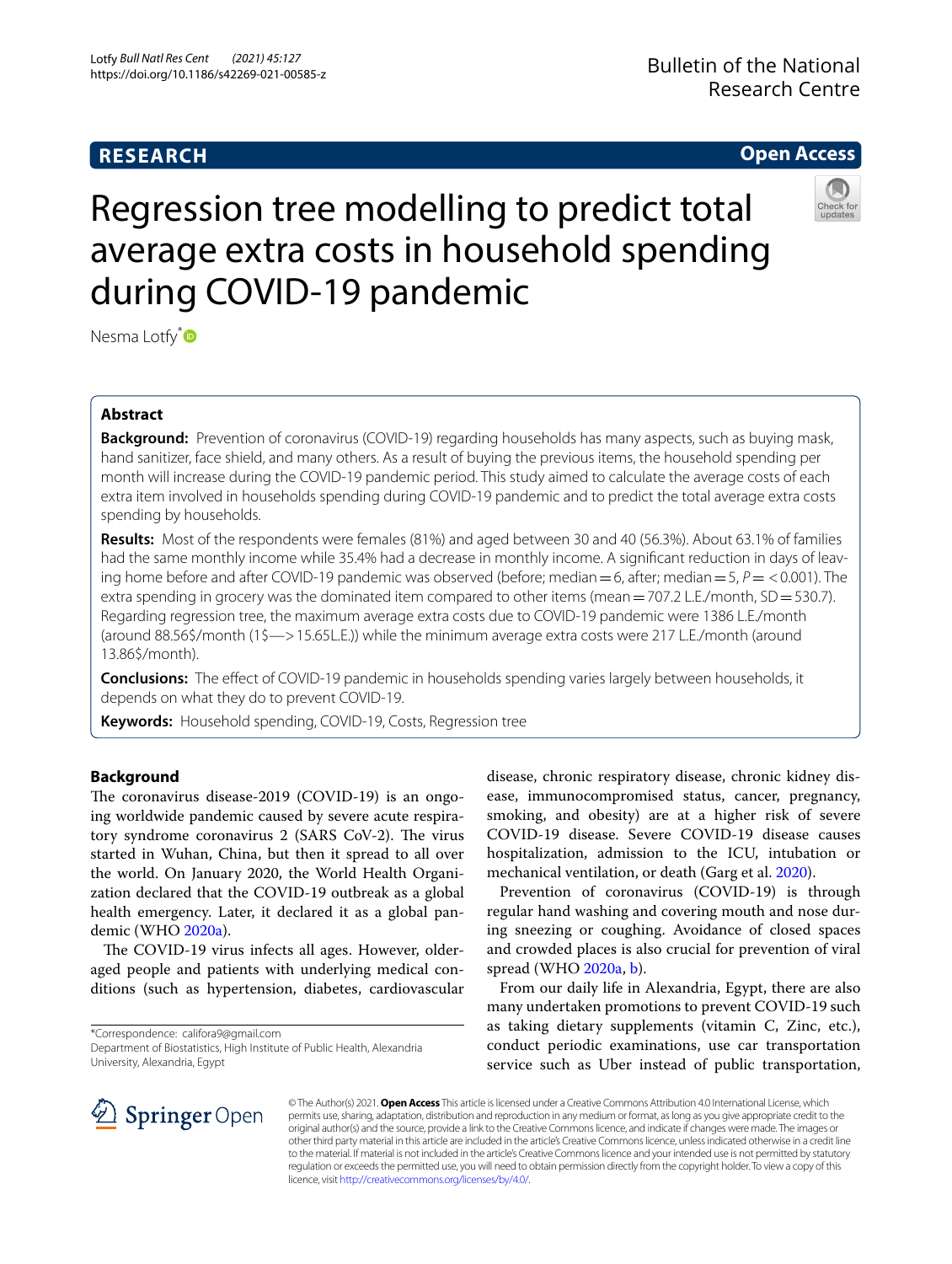increase the school expenses due to COVID-19, and many others. Thus, the main objective of the current study is to calculate the average extra costs of each item involved in households spending and to build a model to predict the total average extra costs spending by households due to COVID-19 pandemic.

# **Methods**

# **Study design**

A cross-sectional study was conducted from October 2020 to November 2020 at High Institute of Public Health (HIPH), Alexandria University.

# **Sampling design**

Exponential snowball sampling technique was done to recruit HIPH students, their friends, and families.

# **Data collection methods and tools**

A predesigned structured questionnaire was created to measure the impact of COVID-19 situation on the economics of Egyptian households. Content validity was assessed by three professors at HIPH, they agreed about the main items that must be asked to measure the average extra costs due to COVID-19 pandemic which are masks, face shields, treatment of COVID-19, hand wash, chlorine, hand sanitizers, vitamins, periodic examination, transportation, delivery service, grocery spending, school expenses, and university expenses.

### **Data management**

The questionnaire was completed by a total of 280 respondents, about 17 (6.1%) individuals submitted more than one application so the duplicates were excluded from the study, and the remaining were 263 respondents. The data was collected online using google form.

# **Data cleaning**

After collection of data, it was coded and fed to SPSS (statistical package for the social sciences) (IBM Corp. [2017](#page-6-3)).

The costs were trimmed to remove the extreme low and extreme high values, so only values between 10% percentile and 90% percentile were entered in calculation.

- Calculation of average extra costs for each item per month
	- Average cost of masks per month if they were bought.
	- Average cost of face shields for children if they were bought.

• It was assumed that the face shields will be bought every 3 months), so the average cost of face shields per month was calculated as follows:

 (Cost of face shields \* number of face shields bought)/3

- Average cost of treatment for COVID-19 if someone was infected in the family.
	- It was assumed that the individual that was infected will be infected only one time per year, so the average cost of treatment per month was calculated as follows:

 (Cost of treatment \* number of infected individuals)/12

- Average extra cost of hand wash per month.
- Average extra cost of chlorine per month.
- Average cost of hand sanitizers if they were bought.
	- It was calculated as follows:

 Cost of hand sanitizers \* number of bottles used per month.

- Average costs of taking vitamins per month if they were bought.
- Average costs of mouth gargle bottles if they were bought.
	- It was assumed that 2 bottles will be used per month, so average costs of mouth gargle per month was calculated as follows:

Cost of one bottle \* 2

- Average cost of periodic examination per month.
- Average extra cost of using Uber or Taxi instead of public transportation if they use.
	- Increasing cost calculated as: the cost of using Uber or Taxi per days for one person in the family subtracting by the cost of public transportation (around 15 L.E. per day)
	- $\cdot$  The increasing cost was multiplied by 15 days (average days of coming out from house)
- Average extra cost of using delivery service if they use.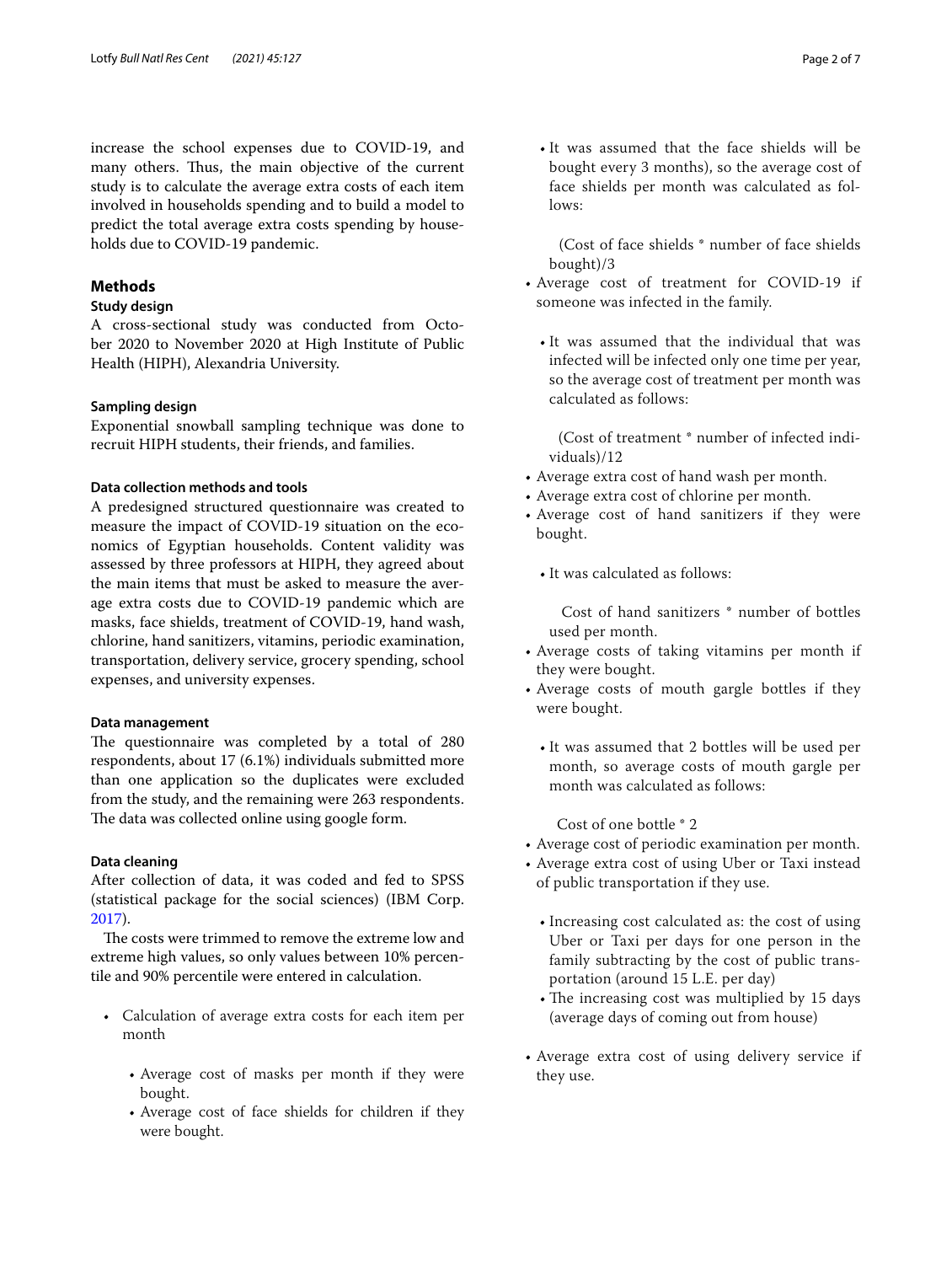- If they were usually use delivery service before COVID-19 situation and then stops, it was calculated as follows:
- (Delivery service fees (max 20 L.E.)) \* 15 days
- If they were usually not use delivery service before COVID-19 situation and then use it. (Delivery service fees (max 20 L.E.)) \* 15 days
- Average extra cost of grocery spending per month.
- Average extra costs of school expenses for children per month.
	- It was calculated as follows:

Extra costs for all children/12

- Average extra costs of university expenses for students per month.
	- It was calculated as follows:

 (Extra costs for one student \* number of students)/12

- Calculation of total average extra cost
	- Total cost was calculated as follows:

 First, calculate the average extra cost for each item according to the whole responding population. This was done by multiplying each item cost with the proportion of responding population who paid extra cost for it. For example, if individual\_1 paid for masks 100 L.E., and 95% of responding population uses masks, then the cost for this individual will be 100\*0.95=95 L.E.

 Second, sum all average extra costs for all items, to get the total extra costs for each individual.

# **Statistical analysis**

#### *Descriptive analysis*

Descriptive statistics were calculated using min, max, mean, and standard deviation (SD) for the numeric data and frequency, and percent for categorical data.

Wilcoxon sign rank test was conducted to test the signifcant diference between household leaving days before and after COVID-19 pandemic. Moreover, median, frst quartile (Q1), and third quartile (Q3) were also represented.

#### *Regression tree modelling*

Regression tree modelling technique using CART (Classifcation and Regression Trees) algorithm (Breiman et al. [1984](#page-6-4)) was implemented to build a prediction model in terms of if-else rules to predict the total average extra costs spend per month during COVID-19 period based on its items. The regression tree has root nodes and leaf nodes. The root nodes represent a single input value  $(x)$ and a split point on that variable, while the leaf nodes represent the output variable (y). The CART algorithm involving selecting the input variables is based on a greedy algorithm which depends on minimization of sum square errors. The analysis was carried out using the R Statistical Environment (R Core Team [2017\)](#page-6-5) through "rpart" package (Therneau and Atkinson [2019\)](#page-6-6).

#### **Results**

Concerning to characteristics of respondents, more than half of respondents age between 30 and 40 (56.3%), females (81%), married (62.4%), and from Alexandria (71.5%) (Table [1](#page-2-0)).

Regarding to COVID-19 impact on household spending, around 63.1% of families had the same monthly income, 1.5% had an increase with a mean (SD) of 475(234.2) L.E./month, and 35.4% had a decrease with a mean (SD) of 1788.31(962.9) L.E./month. About 87.5% of families had no persons who lost their jobs due to COVID-19, 11% had only one person while 1.5% had two

<span id="page-2-0"></span>**Table 1** Demographic characteristics of the respondents

| Variable                          | N(%)<br>$N = 263$ |
|-----------------------------------|-------------------|
| Age                               |                   |
| $21 -$                            | 67 (25.5)         |
| $30 -$                            | 148 (56.3)        |
| $40 +$                            | 48 (18.2)         |
| Gender                            |                   |
| Male                              | 50 (19.0)         |
| Female                            | 213 (81.0)        |
| Marital status                    |                   |
| Married                           | 164 (62.3)        |
| Single and live with parents      | 74 (28.1)         |
| Single (live alone)               | 8(3.0)            |
| Widow or divorce                  | 17(6.5)           |
| Number of individuals in a family |                   |
| 1                                 | 13 (4.9)          |
| $\overline{2}$                    | 21(8.0)           |
| 3                                 | 57(21.7)          |
| $\overline{4}$                    | 90 (34.2)         |
| 5                                 | 70 (26.6)         |
| $6+$                              | 12(4.6)           |
| Residence                         |                   |
| Alexandria                        | 188 (71.5)        |
| Bahira                            | 26 (9.9)          |
| Other                             | 49 (18.6)         |

N: total number of respondents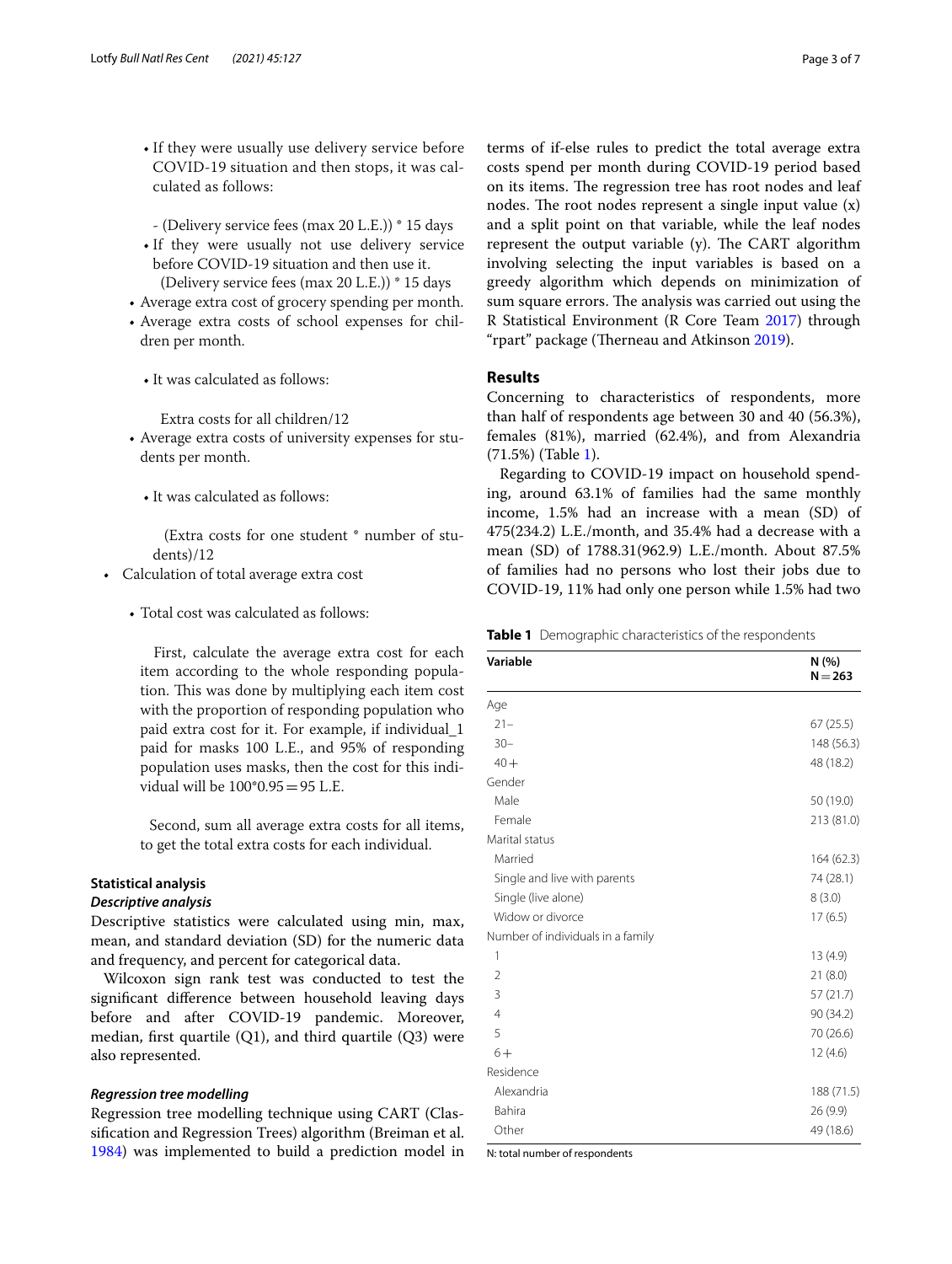persons. Concerning to change of household spending, 35.4% had no change, 49.8% had increase in household spending by a mean (SD) of 1215.65(560.83) L.E./month, and 14.8% had a decrease in spending by a mean (SD) of 1702.7(989.24) L.E./month (Table [2](#page-3-0)).

Concerning to COVID-19 impact on households leaving days, there is a signifcant observed reduction in days of leaving home before and after COVID-19 pandemic for both the respondents (before; median= $6$ , after; median=5,  $P < 0.001$ ) and for his family members (before; median=6, after; median=4,  $P < 0.001$ ) (Table [3](#page-3-1)).

Table [4](#page-4-0) represents the average extra costs for each item during COVID-19 pandemic. Most of extra spending was for grocery (mean=707.2 L.E./month,  $SD = 530.7$ ), the second one was for using Taxi or Uber instead of public transportation (mean=488.9 L.E./month,  $SD = 401.6$ ), the third one was the cost of treatment for COVID-19 patients (mean  $=$  348.4 L.E./month, SD  $=$  344.5), and the fourth one was for periodic examination (mean=338.3  $L.E./month, SD = 160.9$ .

Figure [1](#page-5-0) shows the mean extra costs of each item during COVID-19 with SD as error bars.

The regression tree selected only six items from the 14 items to build the tree. These items are grocery, surface disinfectants (chlorine), taxi, vitamin, face shield, and children. The tree has 8 leaves with a main root which is

Table [5](#page-6-7) shows the decision rules of the regression tree, it can be read as follows; for example, if you have no increase in grocery spending and have no increase in surface disinfectants spending then the total average extra cost of spending per month is 217 L.E. Thus, the minimum average extra cost spending per month is 217 L.E. and the maximum average extra cost spending per month is 1386 L.E.

# **Discussion**

grocery item (Fig. [2](#page-5-1)).

During COVID-19 period, a change in household spending has occurred to prevent the pandemic of COVID-19, for example: buying extra products such as masks, hand sanitizers, vitamins or changing the routine of life such as using taxi instead of public transportation or buying more food due to the long period of staying at home. Therefore, the aim of the current study is to assess the

| N (%)<br>$N = 263$ |       | Costs (L.E.)/month |      |                 |  |
|--------------------|-------|--------------------|------|-----------------|--|
|                    | $N^*$ | Min                | Max  | Mean (SD)       |  |
|                    |       |                    |      |                 |  |
| 166(63.1)          |       |                    |      |                 |  |
| 4(1.5)             | 4     | 300                | 800  | 475(234.2)      |  |
| 93 (35.4)          | 77    | 500                | 4000 | 1788.31 (962.9) |  |
|                    |       |                    |      |                 |  |
| 230 (87.5)         |       |                    |      |                 |  |
| 29(11.0)           |       |                    |      |                 |  |
| 4(1.5)             |       |                    |      |                 |  |
|                    | 230   | 2000               | 9000 | 3769.57(1583.6) |  |
|                    |       |                    |      |                 |  |
| 93 (35.4)          |       |                    |      |                 |  |
| 131 (49.8)         | 115   | 500                | 2000 | 1215.65(560.83) |  |
| 39 (14.8)          | 37    | 500                | 4000 | 1702.7(989.24)  |  |
|                    |       |                    |      |                 |  |

N: total number of respondents N\*: total number of respondents after trimming

<span id="page-3-1"></span>

|  | Table 3 COVID-19 impact on households leaving days |  |  |  |
|--|----------------------------------------------------|--|--|--|
|--|----------------------------------------------------|--|--|--|

| <b>Variables</b>                                                                   | <b>Before COVID-19</b><br>Median (O1-O3) | After COVID-19<br>Median (01-03) | Sig      |
|------------------------------------------------------------------------------------|------------------------------------------|----------------------------------|----------|
| How many days do you leave the house during the week?                              | $6(5-7)$                                 | $5(3-6)$                         | P < .001 |
| For family members, the average days that they leave the house during<br>the week? | $6(4-7)$                                 | $4(2-6)$                         | P < .001 |

<span id="page-3-0"></span>

| Table 2 COVID-19 impact on household spending |  |  |
|-----------------------------------------------|--|--|
|                                               |  |  |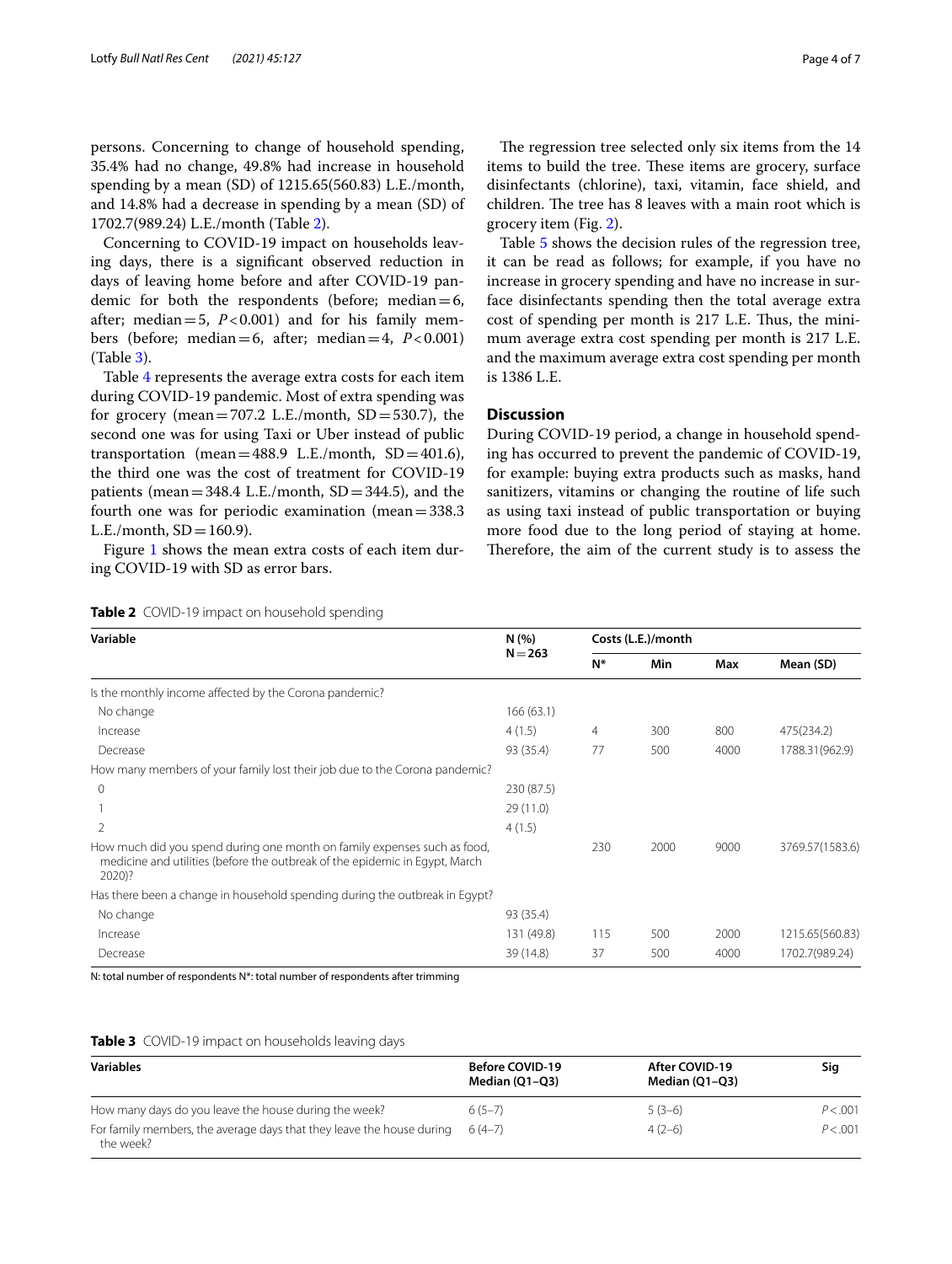<span id="page-4-0"></span>**Table 4** Average extra costs of each item during COVID-19 pandemic

| Items                                                                                                                                                                   | N (%)<br>$N = 263$ | Cost (L.E.)/month |        |        |                  |
|-------------------------------------------------------------------------------------------------------------------------------------------------------------------------|--------------------|-------------------|--------|--------|------------------|
|                                                                                                                                                                         |                    | N*                | Min    | Max    | Mean (SD)        |
| Do you use a mask?                                                                                                                                                      |                    |                   |        |        |                  |
| Yes                                                                                                                                                                     | 251 (95.3)         | 219               | 50     | 350    | 157.7 (70.9)     |
| No                                                                                                                                                                      | 12 (4.6)           |                   |        |        |                  |
| Do you buy face shield for kids?                                                                                                                                        |                    |                   |        |        |                  |
| Yes                                                                                                                                                                     | 98 (37.3)          | 85                | 6.67   | 66.67  | 23.7 (12.3)      |
| No.                                                                                                                                                                     | 66 (25.1)          |                   |        |        |                  |
| Not applicable                                                                                                                                                          | 99 (37.6)          |                   |        |        |                  |
| Has any of your family members been infected with COVID-19?                                                                                                             |                    |                   |        |        |                  |
| Yes                                                                                                                                                                     | 69 (26.2)          | 60                | 16.67  | 2083.3 | 348.4 (344.5)    |
| No                                                                                                                                                                      | 194 (73.8)         |                   |        |        |                  |
| Have you spent an additional cost on hand washing soap since mid-March<br>2020?                                                                                         |                    |                   |        |        |                  |
| Yes                                                                                                                                                                     | 141 (53.6)         | 114               | 50     | 500    | 184.3 (132.7)    |
| No                                                                                                                                                                      | 122 (46.4)         |                   |        |        |                  |
| Has the additional cost been spent on surface disinfectants (chlorine) since<br>mid-March 2020?                                                                         |                    |                   |        |        |                  |
| Yes                                                                                                                                                                     | 185 (70.3)         | 148               | 30     | 300    | 110.41<br>(78.1) |
| No.                                                                                                                                                                     | 78 (29.7)          |                   |        |        |                  |
| Do you use hand sanitizers?                                                                                                                                             |                    |                   |        |        |                  |
| Yes                                                                                                                                                                     | 247 (93.9)         | 197               | 15     | 400    | 72.7 (62.1)      |
| No.                                                                                                                                                                     | 16(6.1)            |                   |        |        |                  |
| Do you or any family member take medicines (vitamins) to prevent the<br>emerging corona virus?                                                                          |                    |                   |        |        |                  |
| Yes                                                                                                                                                                     | 141 (53.6)         | 113               | 40     | 400    | 135.9 (88.1)     |
| No                                                                                                                                                                      | 122 (46.4)         |                   |        |        |                  |
| Have you been using a mouth gargle since mid-March 2020 to prevent the<br>emerging corona virus?                                                                        |                    |                   |        |        |                  |
| Yes                                                                                                                                                                     | 26 (9.9)           | 24                | 20     | 110    | 56.6 (27.9)      |
| No                                                                                                                                                                      | 237 (90.1)         |                   |        |        |                  |
| Have you or any of your family members been subjected to a periodic<br>examination or laboratory analysis since mid-March 2020 to ensure that<br>there is no infection? |                    |                   |        |        |                  |
| Yes                                                                                                                                                                     | 33 (12.5)          | 28                | 100    | 600    | 338.3 (160.9)    |
| No.                                                                                                                                                                     | 230 (87.5)         |                   |        |        |                  |
| Because of the corona case, do you use a Taxi or Uber instead of public<br>transport, in order to avoid being in crowded places?                                        |                    |                   |        |        |                  |
| Yes                                                                                                                                                                     | 116 (44.1)         | 104               | - 75   | 12/5   | 488.9 (401.6)    |
| Νo                                                                                                                                                                      | 147 (55.9)         |                   |        |        |                  |
| Were home delivery services used many times (before-after) the epidemic<br>spread in Eqypt?                                                                             |                    |                   |        |        |                  |
| Yes-Yes                                                                                                                                                                 | 81 (30.8)          |                   |        |        |                  |
| Yes-No                                                                                                                                                                  | 23 (8.7)           | 23                | $-300$ | $-300$ | $-300$           |
| No-No                                                                                                                                                                   | 105 (39.9)         |                   |        |        |                  |
| No-Yes                                                                                                                                                                  | 54 (20.5)          | 54                | 300    | 300    | 300              |
| Did you increase grocery spending after the outbreak of the epidemic in<br>Egypt?                                                                                       |                    |                   |        |        |                  |
| Yes                                                                                                                                                                     | 99 (37.6)          | 93                | 100    | 2000   | 707.2 (530.7)    |
| Νo                                                                                                                                                                      | 164 (62.4)         |                   |        |        |                  |
| School expenses changes? **                                                                                                                                             |                    |                   |        |        |                  |
| Increase                                                                                                                                                                | 85 (62.04)         | 75                | 83.33  | 833.33 | 295.4 (199.8)    |
|                                                                                                                                                                         |                    |                   |        |        |                  |

#### **Table 4** (continued)

| ltems                           | N(% )     |    | Cost (L.E.)/month |       |               |  |
|---------------------------------|-----------|----|-------------------|-------|---------------|--|
|                                 | $N = 263$ | N* | Min               | Max   | Mean (SD)     |  |
| No increase                     | 52 (37.9) |    |                   |       |               |  |
| University expenses changes?*** |           |    |                   |       |               |  |
| Increase                        | 30(44.7)  | 26 | 83.3              | 833.3 | 192.3 (205.2) |  |
| No increase                     | 37 (55.2) |    |                   |       |               |  |

N: total number of respondents N\*: total number of respondents after trimming \*\* families have children at school \*\*\* families have students at university

average extra costs of each item to predict the total average extra costs in household spending.

The present study reveals that 11% of families had one person lost his job. On the other hand, a survey conducted by Adams-Prassl et al. in late March 2020 showed that 8% of workers had lost their job (Adams-Prassl et al. [2020\)](#page-6-8) and another study found that 3% of employees had lost their jobs (Gardiner and Slaughter [2020](#page-6-9)). Regarding income, 62% of households reported reduction in total income (Sánchez-Páramo and Narayan [2020\)](#page-6-10) compared to 35.4% in the current study this diference may be due to that our respondents have high level of education (most of them are working in medical feld) and those with lower levels of education are more likely to lose their jobs (Sánchez-Páramo and Narayan [2020\)](#page-6-10).

Regarding to the change of household spending due to COVID-19, 49.8% of households had increase in spending  $(mean = 1215.65$  L.E./month,  $SD = 560.83$ ) while 14.8% had decrease in spending (mean= $1702.7$ ) L.E./month,  $SD = 989.24$ ). The reason for this decrease can clarify as that many activities had been stopped or delayed due to COVID-19 pandemic.

From Income, Expenditure and Consumption survey, the average annual expenditure of the family on food and drink in Egypt is 37.1%, 33.9% in urban, and 40.2% in rural of the total annual expenditure, which is the largest percentage of the family's expenditure (Central Agency for Public Mobilization and Statistics 2019). The present study has similar results, the increasing in grocery spending was the dominated item during COVID-19 pandemic, has the maximum average cost change (mean=707.2 L.E./month,  $SD = 530.7$  compared to other items which can be understand that with more time spent at home, more food we eat which led to spend more money. Moreover, physicians stated that more people reported unexpected weight gain during the COVID-19 pandemic (Sweet [2020](#page-6-11)).

Concerning regression tree, the minimum average extra cost in household spending per month was 217 L.E., while the maximum average extra cost was 1386 L.E., this result can be validated by comparing it with the change in household spending per month ( $min=500$ ) L.E.,  $max = 2000$  L.E.).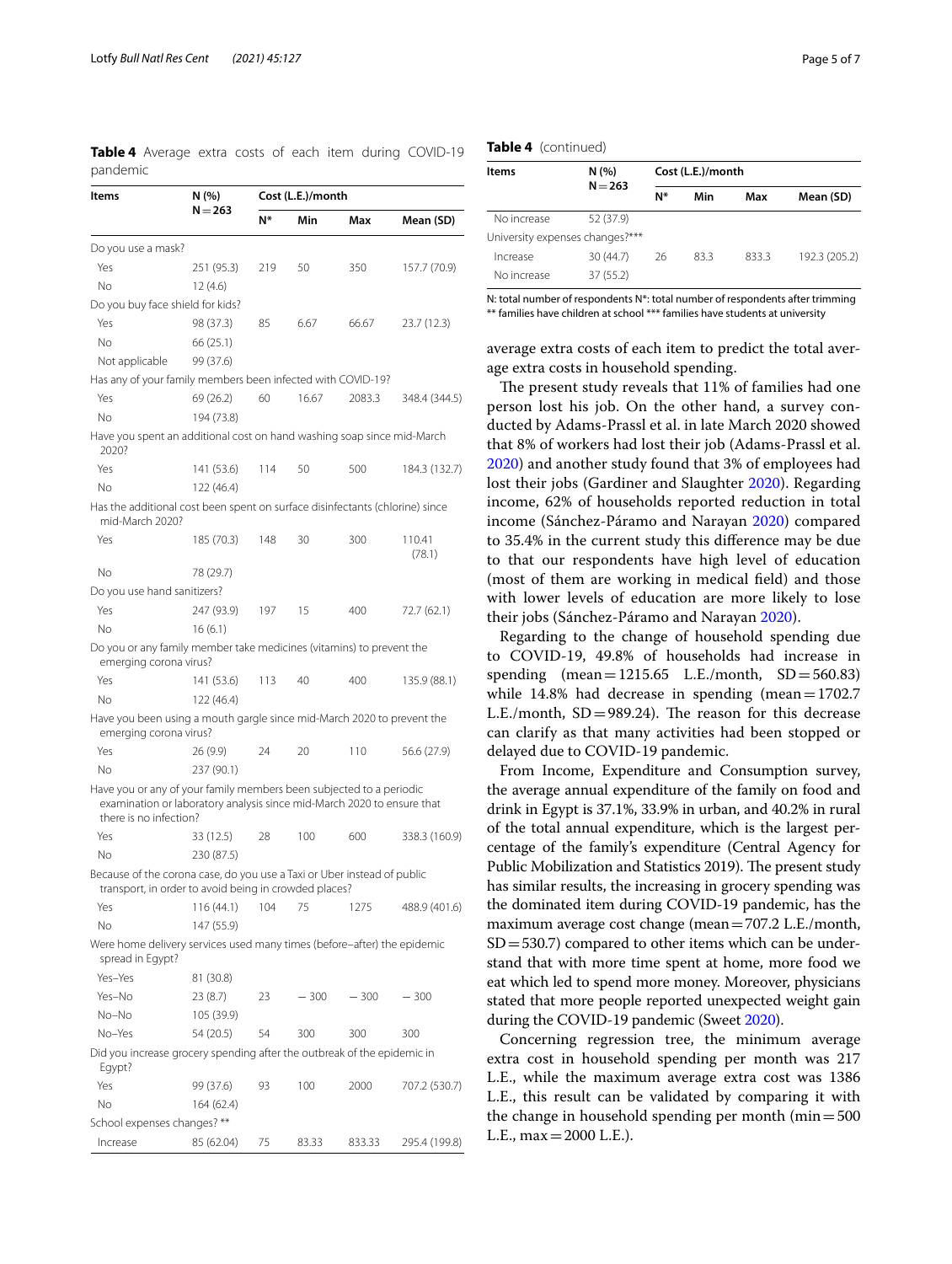

<span id="page-5-1"></span><span id="page-5-0"></span>